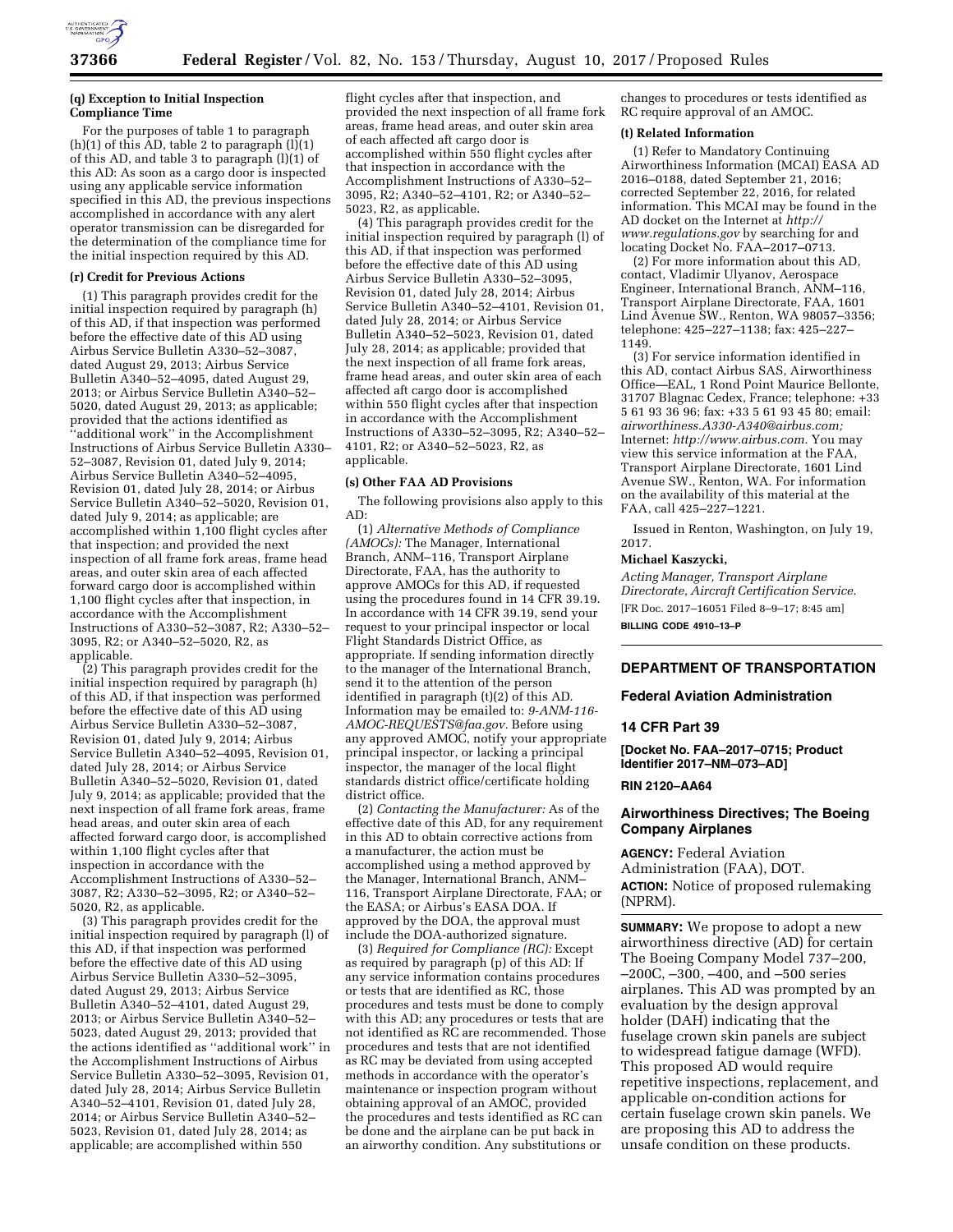**DATES:** We must receive comments on this proposed AD by September 25, 2017.

**ADDRESSES:** You may send comments, using the procedures found in 14 CFR 11.43 and 11.45, by any of the following methods:

• *Federal eRulemaking Portal:* Go to *[http://www.regulations.gov.](http://www.regulations.gov)* Follow the instructions for submitting comments.

• *Fax:* 202–493–2251.

• *Mail:* U.S. Department of Transportation, Docket Operations, M– 30, West Building Ground Floor, Room W12–140, 1200 New Jersey Avenue SE., Washington, DC 20590.

• *Hand Delivery:* Deliver to Mail address above between 9 a.m. and 5 p.m., Monday through Friday, except Federal holidays.

For service information identified in this NPRM, contact Boeing Commercial Airplanes, Attention: Contractual & Data Services (C&DS), 2600 Westminster Blvd., MC 110–SK57, Seal Beach, CA 90740–5600; telephone 562–797–1717; Internet *[https://](https://www.myboeingfleet.com)*

*[www.myboeingfleet.com.](https://www.myboeingfleet.com)* You may view this referenced service information at the FAA, Transport Standards Branch, 1601 Lind Avenue SW., Renton, WA. For information on the availability of this material at the FAA, call 425–227– 1221. It is also available on the Internet at *<http://www.regulations.gov>* by searching for and locating Docket No. FAA–2017–0715.

### **Examining the AD Docket**

You may examine the AD docket on the Internet at *[http://](http://www.regulations.gov) [www.regulations.gov](http://www.regulations.gov)* by searching for and locating Docket No. FAA–2017– 0715; or in person at the Docket Management Facility between 9 a.m. and 5 p.m., Monday through Friday, except Federal holidays. The AD docket contains this NPRM, the regulatory evaluation, any comments received, and other information. The street address for the Docket Office (phone: 800–647– 5527) is in the **ADDRESSES** section. Comments will be available in the AD docket shortly after receipt.

# **FOR FURTHER INFORMATION CONTACT:**

Jennifer Tsakoumakis, Aerospace Engineer, Airframe Section, FAA, Los Angeles Aircraft Certification Office (ACO) Branch, 3960 Paramount Boulevard, Lakewood, CA 90712–4137; phone: 562–627–5264; fax: 562–627– 5210; email: *[Jennifer.tsakoumakis@](mailto:Jennifer.tsakoumakis@faa.gov) [faa.gov.](mailto:Jennifer.tsakoumakis@faa.gov)* 

# **SUPPLEMENTARY INFORMATION:**

#### **Comments Invited**

We invite you to send any written relevant data, views, or arguments about this proposal. Send your comments to an address listed under the **ADDRESSES** section. Include ''Docket No. FAA– 2017–0715; Product Identifier 2017– NM–073–AD'' at the beginning of your comments. We specifically invite comments on the overall regulatory, economic, environmental, and energy aspects of this NPRM. We will consider all comments received by the closing date and may amend this NPRM because of those comments.

We will post all comments we receive, without change, to *[http://](http://www.regulations.gov) [www.regulations.gov,](http://www.regulations.gov)* including any personal information you provide. We will also post a report summarizing each substantive verbal contact we receive about this proposed AD.

## **Discussion**

Fatigue damage can occur locally, in small areas or structural design details, or globally, in widespread areas. Multiple-site damage is widespread damage that occurs in a large structural element such as a single rivet line of a lap splice joining two large skin panels. Widespread damage can also occur in multiple elements such as adjacent frames or stringers. Multiple-site damage and multiple-element damage cracks are typically too small initially to be reliably detected with normal inspection methods. Without intervention, these cracks will grow, and eventually compromise the structural integrity of the airplane. This condition is known as WFD. It is associated with general degradation of large areas of structure with similar structural details and stress levels. As an airplane ages, WFD will likely occur, and will certainly occur if the airplane is operated long enough without any intervention.

The FAA's WFD final rule (75 FR 69746, November 15, 2010) became effective on January 14, 2011. The WFD rule requires certain actions to prevent structural failure due to WFD throughout the operational life of certain existing transport category airplanes and all of these airplanes that will be certificated in the future. For existing and future airplanes subject to the WFD rule, the rule requires that DAHs establish a limit of validity (LOV) of the engineering data that support the structural maintenance program. Operators affected by the WFD rule may not fly an airplane beyond its LOV, unless an extended LOV is approved.

The WFD rule (75 FR 69746, November 15, 2010) does not require identifying and developing maintenance actions if the DAHs can show that such actions are not necessary to prevent WFD before the airplane reaches the

LOV. Many LOVs, however, do depend on accomplishment of future maintenance actions. As stated in the WFD rule, any maintenance actions necessary to reach the LOV will be mandated by airworthiness directives through separate rulemaking actions.

In the context of WFD, this action is necessary to enable DAHs to propose LOVs that allow operators the longest operational lives for their airplanes, and still ensure that WFD will not occur. This approach allows for an implementation strategy that provides flexibility to DAHs in determining the timing of service information development (with FAA approval), while providing operators with certainty regarding the LOV applicable to their airplanes.

We have received a report indicating that an operator of a Model 737–300 series airplane reported multiple cracks of the chem-milled steps in adjacent bays of the fuselage crown skin. These cracks were discovered by visual inspection 855 flight cycles after the most recent detailed inspection. The initial visual inspection revealed three cracks varying in length from 1.8 inches to 8.5 inches. Further inspection using ultrasonic phased array revealed nine additional subsurface cracks. The airplane had 55,232 total flight cycles. Multiple adjacent cracks in the fuselage crown skin panels, if not detected and corrected, could link up and lead to decompression or loss of structural integrity of the airplane.

## **Related Service Information Under 1 CFR Part 51**

We reviewed Boeing Alert Service Bulletin 737–53A1358, dated April 27, 2017. The service information describes procedures for repetitive inspections, replacement, and applicable oncondition actions for certain fuselage crown skin panels. This service information is reasonably available because the interested parties have access to it through their normal course of business or by the means identified in the **ADDRESSES** section.

### **FAA's Determination**

We are proposing this AD because we evaluated all the relevant information and determined the unsafe condition described previously is likely to exist or develop in other products of the same type design.

#### **Proposed AD Requirements**

This proposed AD would require accomplishment of the actions identified as ''RC'' (required for compliance) in the Accomplishment Instructions of Boeing Alert Service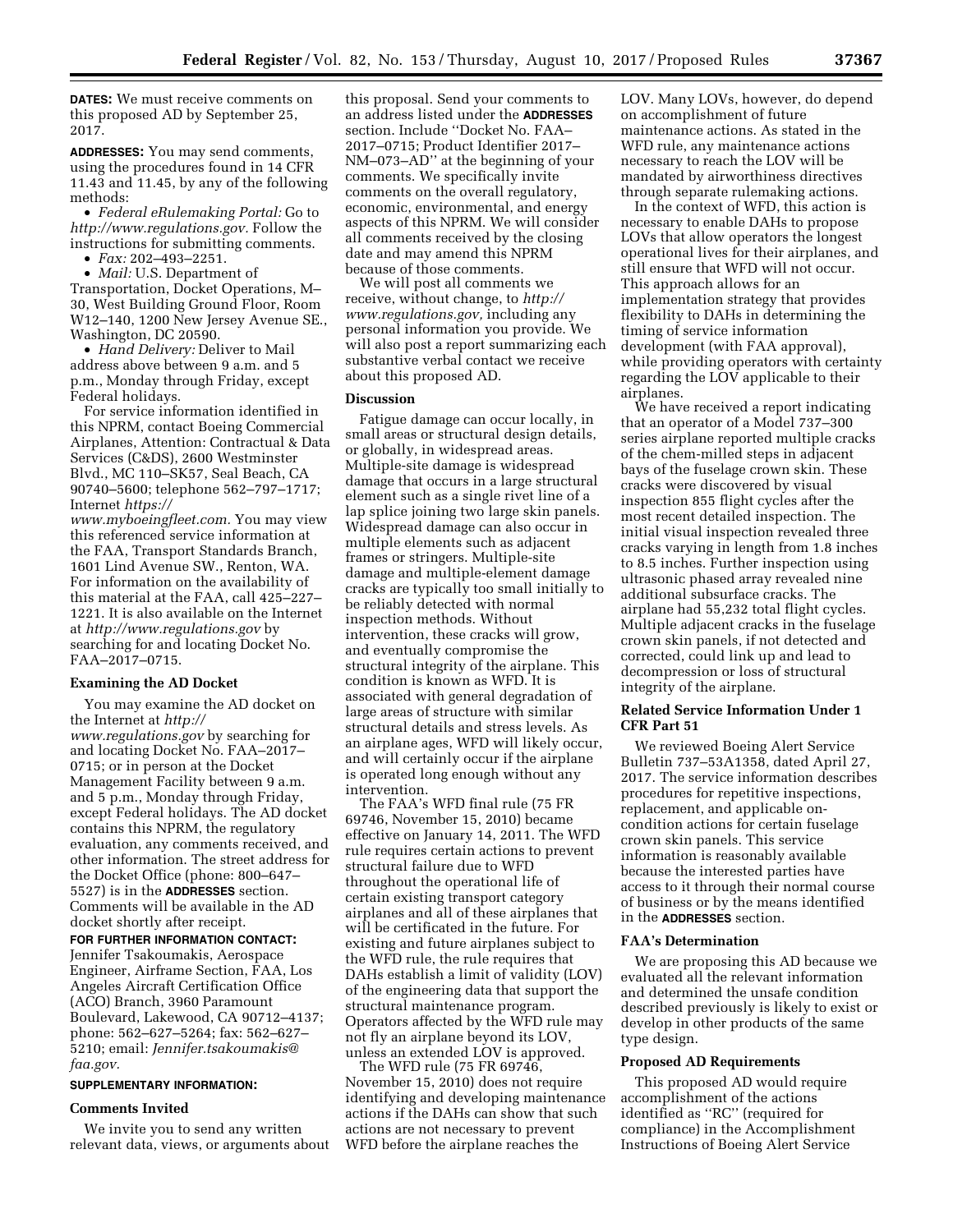Bulletin 737–53A1358, dated April 27, 2017, described previously, except for any differences identified as exceptions in the regulatory text of this proposed AD.

For information on the procedures and compliance times, see this service information at *[http://](http://www.regulations.gov)*

*[www.regulations.gov](http://www.regulations.gov)* by searching for and locating Docket No. FAA–2017– 0715.

## **Explanation of Compliance Time**

The compliance time for the replacement specified in this proposed AD for addressing WFD was established to ensure that discrepant structure is replaced before WFD develops in airplanes. Standard inspection techniques cannot be relied on to detect WFD before it becomes a hazard to flight. We will not grant any extensions

of the compliance time to complete any AD-mandated service bulletin related to WFD without extensive new data that would substantiate and clearly warrant such an extension.

# **Costs of Compliance**

We estimate that this proposed AD affects 200 airplanes of U.S. registry. We estimate the following costs to comply with this proposed AD:

# ESTIMATED COSTS

| Action      | Labor cost                                                                    | Parts cost       | Cost per product                    | Cost on U.S. operators                     |
|-------------|-------------------------------------------------------------------------------|------------------|-------------------------------------|--------------------------------------------|
| Inspection  | Up to 507 work-hours $\times$ \$85 per<br>hour = $$43,095$ per inspection     | \$0 <sub>1</sub> | Up to \$43,095 per inspection cycle | Up to \$8,619,000 per inspection<br>cvcle. |
| Replacement | cvcle.<br>304 work-hours $\times$ \$85 per hour =<br>\$25,840 per skin panel. | 95.000           | \$120,840 per skin panel            | Up to \$24,168,000.                        |

We have received no definitive data that would enable us to provide cost estimates for the on-condition actions specified in this proposed AD.

# **Authority for This Rulemaking**

Title 49 of the United States Code specifies the FAA's authority to issue rules on aviation safety. Subtitle I, section 106, describes the authority of the FAA Administrator. Subtitle VII: Aviation Programs, describes in more detail the scope of the Agency's authority.

We are issuing this rulemaking under the authority described in Subtitle VII, Part A, Subpart III, Section 44701: ''General requirements.'' Under that section, Congress charges the FAA with promoting safe flight of civil aircraft in air commerce by prescribing regulations for practices, methods, and procedures the Administrator finds necessary for safety in air commerce. This regulation is within the scope of that authority because it addresses an unsafe condition that is likely to exist or develop on products identified in this rulemaking action.

This proposed AD is issued in accordance with authority delegated by the Executive Director, Aircraft Certification Service, as authorized by FAA Order 8000.51C. In accordance with that order, issuance of ADs is normally a function of the Compliance and Airworthiness Division, but during this transition period, the Executive Director has delegated the authority to issue ADs applicable to transport category airplanes to the Director of the System Oversight Division.

## **Regulatory Findings**

We determined that this proposed AD would not have federalism implications

under Executive Order 13132. This proposed AD would not have a substantial direct effect on the States, on the relationship between the national Government and the States, or on the distribution of power and responsibilities among the various levels of government.

For the reasons discussed above, I certify this proposed regulation:

(1) Is not a ''significant regulatory action'' under Executive Order 12866,

(2) Is not a ''significant rule'' under the DOT Regulatory Policies and Procedures (44 FR 11034, February 26, 1979),

(3) Will not affect intrastate aviation in Alaska, and

(4) Will not have a significant economic impact, positive or negative, on a substantial number of small entities under the criteria of the Regulatory Flexibility Act.

#### **List of Subjects in 14 CFR Part 39**

Air transportation, Aircraft, Aviation safety, Incorporation by reference, Safety.

#### **The Proposed Amendment**

Accordingly, under the authority delegated to me by the Administrator, the FAA proposes to amend 14 CFR part 39 as follows:

# **PART 39—AIRWORTHINESS DIRECTIVES**

■ 1. The authority citation for part 39 continues to read as follows:

**Authority:** 49 U.S.C. 106(g), 40113, 44701.

### **§ 39.13 [Amended]**

■ 2. The FAA amends § 39.13 by adding the following new airworthiness directive (AD):

**The Boeing Company:** Docket No. FAA– 2017–0715; Product Identifier 2017– NM–073–AD.

# **(a) Comments Due Date**

We must receive comments by September 25, 2017.

### **(b) Affected ADs**

None.

### **(c) Applicability**

This AD applies to The Boeing Company Model 737–200, –200C, –300, –400, and –500 series airplanes, certificated in any category, as identified in Boeing Alert Service Bulletin 737–53A1358, dated April 27, 2017.

#### **(d) Subject**

Air Transport Association (ATA) of America Code 53, Fuselage.

#### **(e) Unsafe Condition**

This AD was prompted by an evaluation by the design approval holder indicating that the fuselage crown skin panels are subject to widespread fatigue damage. We are issuing this AD to detect and correct cracking in the fuselage crown skin panels. Multiple adjacent cracks in the fuselage crown skin could link up and lead to decompression or loss of structural integrity of the airplane.

#### **(f) Compliance**

Comply with this AD within the compliance times specified, unless already done.

### **(g) Required Actions**

Except as required by paragraph (h) of this AD: At the applicable times specified in paragraph 1.E., "Compliance," of Boeing Alert Service Bulletin 737–53A1358, dated April 27, 2017, do all applicable actions identified as ''RC'' (required for compliance) in, and in accordance with, the Accomplishment Instructions of Boeing Alert Service Bulletin 737–53A1358, dated April 27, 2017.